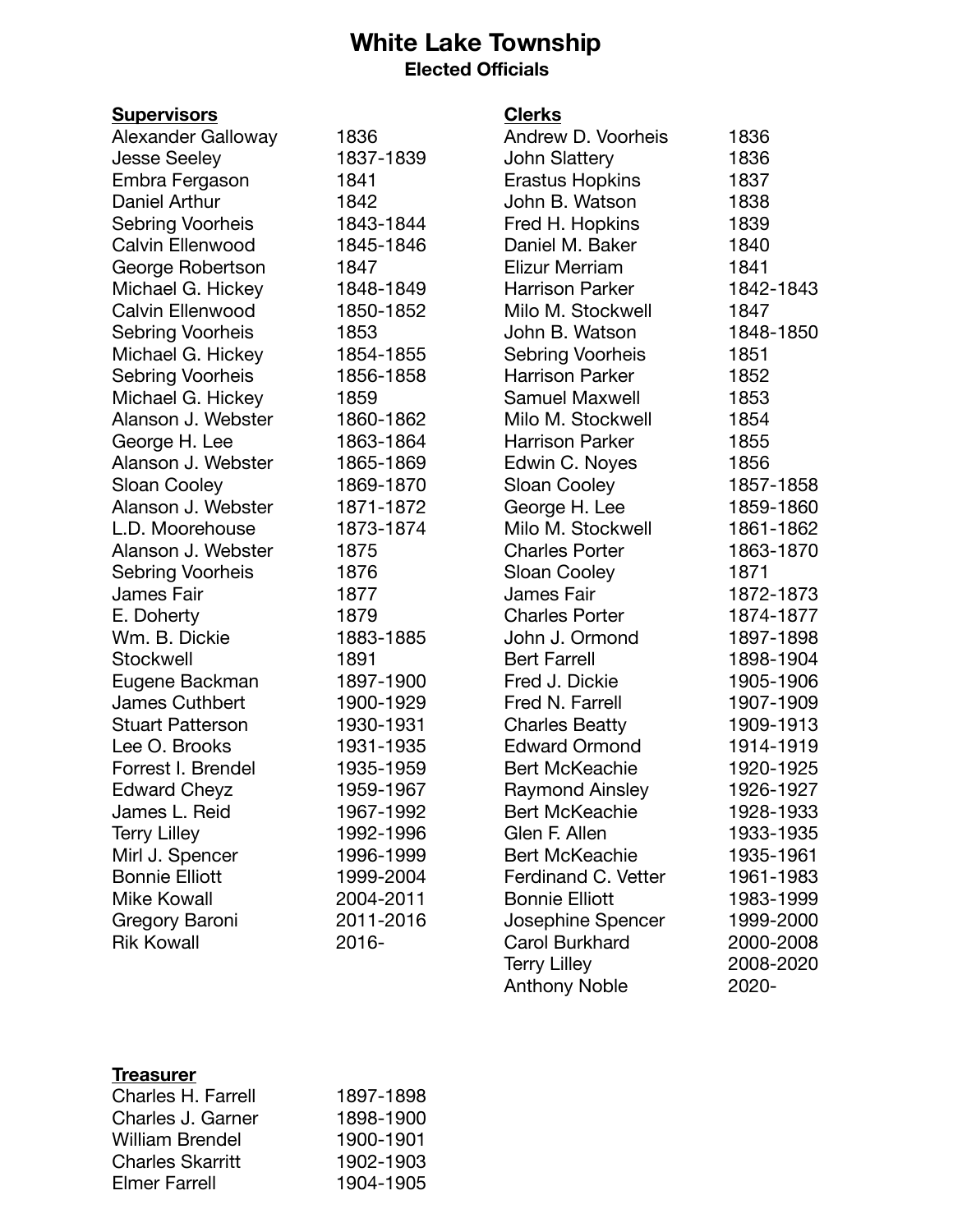| LeRoy G. Jackson        | 1906-1907 |
|-------------------------|-----------|
| Elmer Glynn             | 1908-1909 |
| <b>Edward Ormond</b>    | 1909-1910 |
| <b>Fred Farrell</b>     | 1911-1912 |
| <b>Charles Skarritt</b> | 1913-1914 |
| Elmer C. Glynn          | 1915-1916 |
| William J. Brendel      | 1917-1918 |
| Olive E. Bahler         | 1919      |
| <b>Margaret Beatty</b>  | 1920      |
| Ephraim Howland, Jr.    | 1921-1922 |
| Raymond C. Ainsley      | 1923      |
| Frank R. Ruggles        | 1924-1925 |
| Lee Kerton              | 1926      |
| <b>Edward Ormond</b>    | 1927-1928 |
| Stuart D. Patterson     | 1929      |
| Manley C. Baker         | 1930-1932 |
| Eva W. Monroe           | 1932-1936 |
| Roy E. Nickerson        | 1936-1938 |
| Richard O. Paschke      | 1938-1943 |
| Hazen J. Welberry       | 1943-1949 |
| R.D. Austin             | 1949-1957 |
| Ronald C. Voorheis      | 1957-1992 |
| Beverly J. Spoor        | 1992-2010 |
| Forrest J. Brendel      | 2010-2012 |
| <b>Mike Roman</b>       | 2012-     |

## **Justice of the Peace**

| Maxfield Ludlow, Daniel Arthur, Ira Stowell | 1836 |
|---------------------------------------------|------|
| Alden C. Giddings                           | 1899 |
| William B. Stockwell                        | 1900 |
| John B. Farrell                             | 1902 |
| Thomas Crotty (vac)                         | 1902 |
| George Bogie (full)                         | 1904 |
| Thomas Crotty (vac)                         | 1904 |
| James B. Austin                             | 1906 |
| Edward G. Steinbaugh                        | 1907 |
| W.C. Ainslee                                | 1908 |
| A. Hubbard (vac)                            | 1908 |
| George Bogie                                | 1909 |
| Henry Teggerdine (vac)                      | 1909 |
| Patrick Pendergast                          | 1911 |
| Chas, Everts                                | 1912 |
| <b>Thomas Graves</b>                        | 1913 |
| Henry Teggerdine                            | 1914 |
| Patrick Pendergast                          | 1915 |
| Loy Morris                                  | 1919 |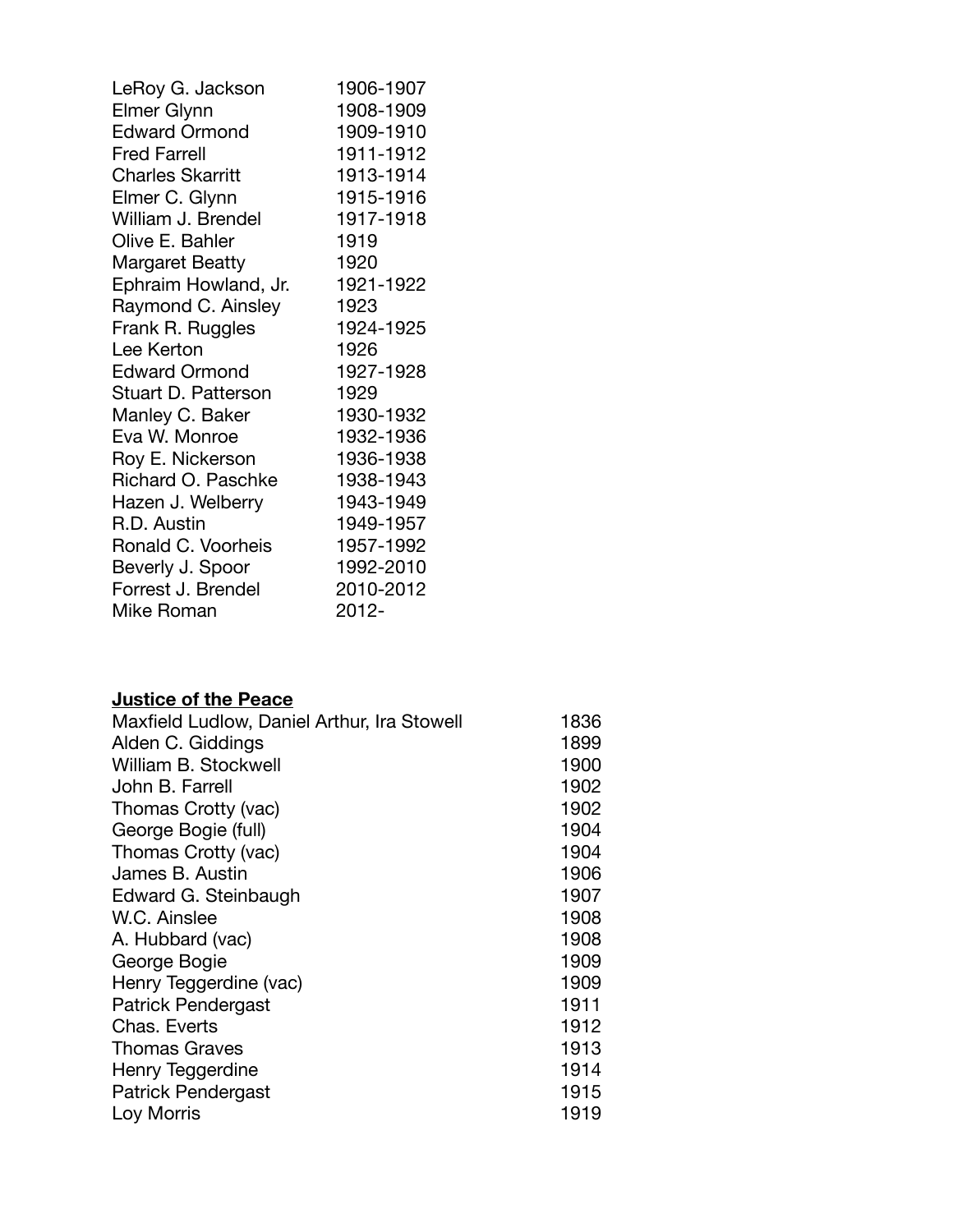| <b>Fred Ruggles</b>                              | 1921 |
|--------------------------------------------------|------|
| <b>Bird T. Cooley</b>                            | 1923 |
| John J. Teggerdine                               | 1924 |
| Fred C. Ruggles                                  | 1925 |
| Elmer Glynn                                      | 1930 |
| Ralph G. Pickering                               | 1931 |
| <b>Frank Ruggles</b>                             | 1933 |
| <b>Justice Glynn</b>                             | 1934 |
| Ralph G. Pickering                               | 1937 |
| E.C. Glynn                                       | 1938 |
| LeRoy Thompson                                   | 1939 |
| <b>Ralph Pickering</b>                           | 1941 |
| LeRoy Thompson                                   | 1943 |
| <b>Fred Dickie</b>                               | 1945 |
| Joseph F. Hynds                                  | 1947 |
| Fred R. Stephan                                  | 1951 |
| Leroy Thompson                                   | 1952 |
| Frederick R. Stephan                             | 1955 |
| Howard J. Bloem                                  | 1957 |
| <b>Highway Commissioner</b>                      |      |
| Daniel Arthur, Harley Olmsted, Cornelius Wyckoff | 1836 |
| Herman Baker                                     | 1899 |
| Patrick J. Ormond                                | 1900 |
| Parish/Richardson-Tie                            | 1902 |

| Patrick J. Ormond     | 1900      |
|-----------------------|-----------|
| Parish/Richardson-Tie | 1902      |
| Ora L. Stockwell      | 1904      |
| <b>James Seamark</b>  | 1906      |
| James P. Seamark      | 1907      |
| <b>Elmer Farrell</b>  | 1908      |
| <b>Elmer Farrell</b>  | 1909      |
| Ainsley               | 1911      |
| William C. Ainsley    | 1912      |
| J.P. Seamark          | 1913      |
| Wm. J. Brendel        | 1914      |
| Frank M. Marble       | 1915      |
| Albert Orr            | 1919      |
| <b>Bird T. Cooley</b> | 1921      |
| George England        | 1923      |
| George England        | 1924      |
| Thos. Skarrett        | 1925      |
| Robert C. Kinney      | 1930      |
| Forest I. Brendel     | 1931-1934 |
| Howard H. Skarritt    | 1935      |
| Howard H. Skarritt    | 1937      |
| Charles R. Graves     | 1938      |
| <b>Charles Graves</b> | 1939      |
| R.D. Austen           | 1941      |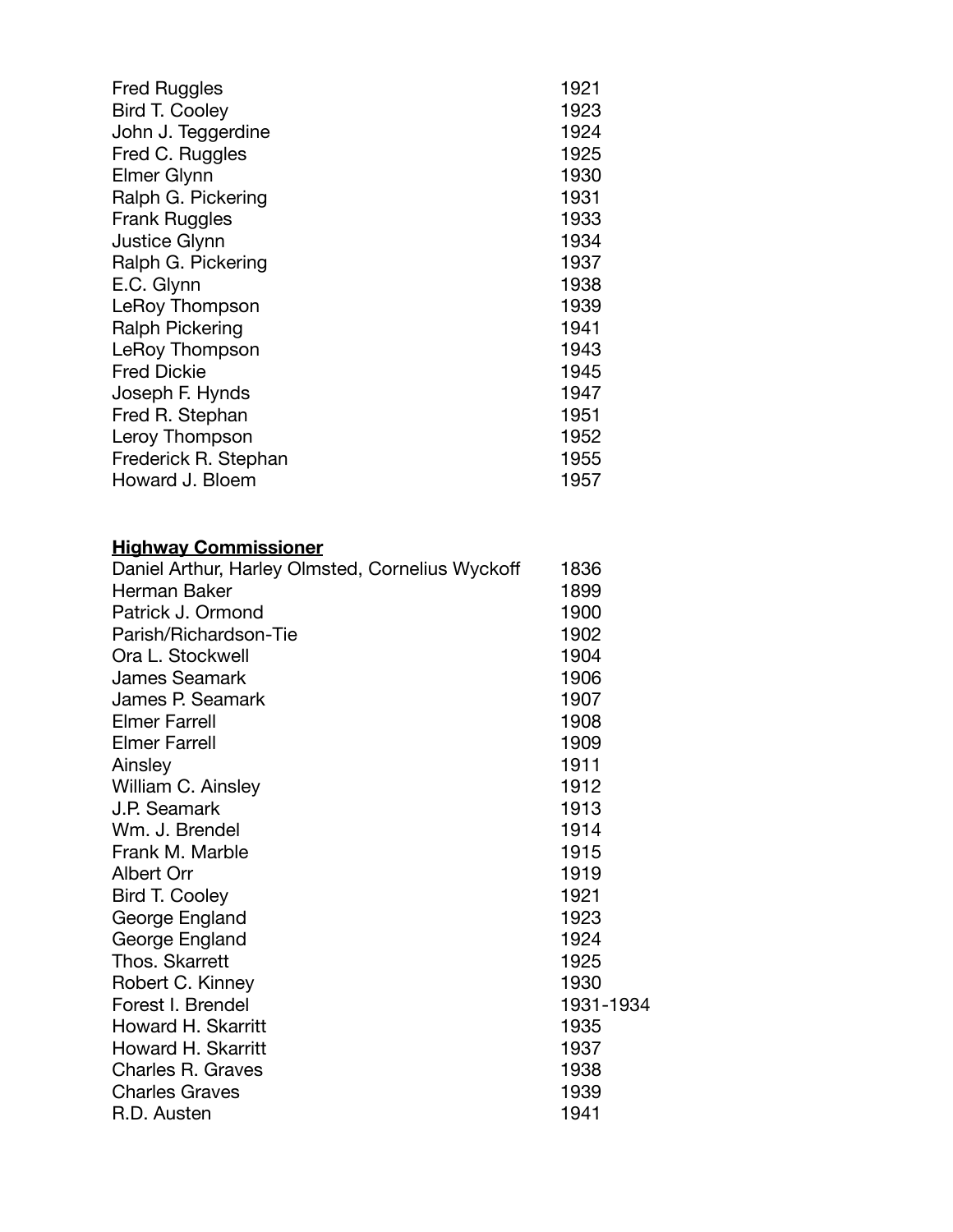| R.D. Austen              | 1943 |
|--------------------------|------|
| R.D. Austen - 2 yr       | 1945 |
| Roy Nickerson - 4 yr     | 1945 |
| <b>Gail Winterbottom</b> | 1947 |
| Darwin L. Richman        | 1951 |
| James F. Brendel         | 1955 |
| James Brendel, Sr.       | 1957 |

### **Constable**

| Hozial Howland, Noah Gould (Constable and Collector)                    | 1836 |
|-------------------------------------------------------------------------|------|
| James Fortner, Thomas Brendell, Edgar Hathaway, Andrew Skarritt         | 1900 |
| Levi S. Granger, Patrick Pendergast, Lawrence Dinnan, William Grant     | 1902 |
| Hartley Skerritt, Frank Teeples, Fred Fisk, Henry Moss                  | 1904 |
| Willard H. Richmond, Fred Fisk, Albert Fisher, Hiram Werth              | 1907 |
| Maynard Perry, Patrick Pendergast, Eli Brendel, Wm. Bell                | 1909 |
| Fushier (Frusher?), Grant, Kimble, Kennedy                              | 1911 |
| Roy Skarritt, Geo. Brendel, John Crotty, George Bogie                   | 1914 |
| Frank Teeples, Philip Foley, Miles Frusher, Walfred Giddings            | 1915 |
| Ray Ingamells, David McKeachie, Verne Mills, Albert Westphal            | 1919 |
| Verne Parks, A.R. Bahler, Samuel Morgan, Lewis Girst                    | 1921 |
| Frank Ruggles, Harry Everts, Samuel Morgan, George Bogie                | 1923 |
| Fred J. Dickie, Raymond Hibner, Albert E. Westpfahl, William Clement    | 1924 |
| John Schad, (Hazen J. Welberry, Konrad Burkhardt, Charles R. Graves     |      |
| Samuel Morgan) Only John Schad is confirmed.*                           | 1925 |
| Chisholm, Shotwell, Westpfahl, Mills                                    | 1930 |
| Ray I. Maurer, Charles R. Graves, Harry L. Garner, Raymond Hibner       | 1931 |
| R.D. Austin, Fred Welberry, Morris, Beardslee                           | 1933 |
| R.D. Austin, Wm. McClellan, Fred Welberry, Earl Garner                  | 1934 |
| Lee O. Brooks, R.D. Austin, Charles Woods, Carl Brendel                 | 1935 |
| Lee O. Brooks, R.D. Austin, J. Russell Thompson, Paul Hawkins           | 1937 |
| Raymond I. Maurer, R.D. Austin, Harry Garner, David Gray                | 1939 |
| Albert Jackson, Raymond Burkhardt, Russell A. Geeson, Richard Skarritt  | 1941 |
| Lyle Garner, Wm. Adams, James Dawson, Elmer Webb                        | 1943 |
| William Adams, Lyle Garner, Elmer Webb, James Dawson                    | 1945 |
| William J. Adams, James Dawson, Arthur F. O'Hara, Elmer L. Webb         | 1947 |
| Arthur F. O'Hara, Neal S. West                                          | 1949 |
| Arlie C. Becker, Robert Jackson, Elmer L. Webb, Alton Burnham           | 1951 |
| Robert H, Jackson, Arthur F. O'Hara, Andrew L. Plano, LeRoy L. Schwinck | 1955 |
| Robert H. Jackson, L.H. Marsh, Arthur F. O'Hara                         | 1957 |
| John Burnett, Robert J. Greer, Jerry A. Opdycke, Clarence W. Beers      | 1964 |
| George W. Hall, Robert D. Waker                                         | 1970 |

It appears that there were 4 Constables voted in each election but when results are shown, all that ran are listed with their number of votes. In those instances, the 4 with the highest votes are listed above; if it is not clear due to ties, none are listed.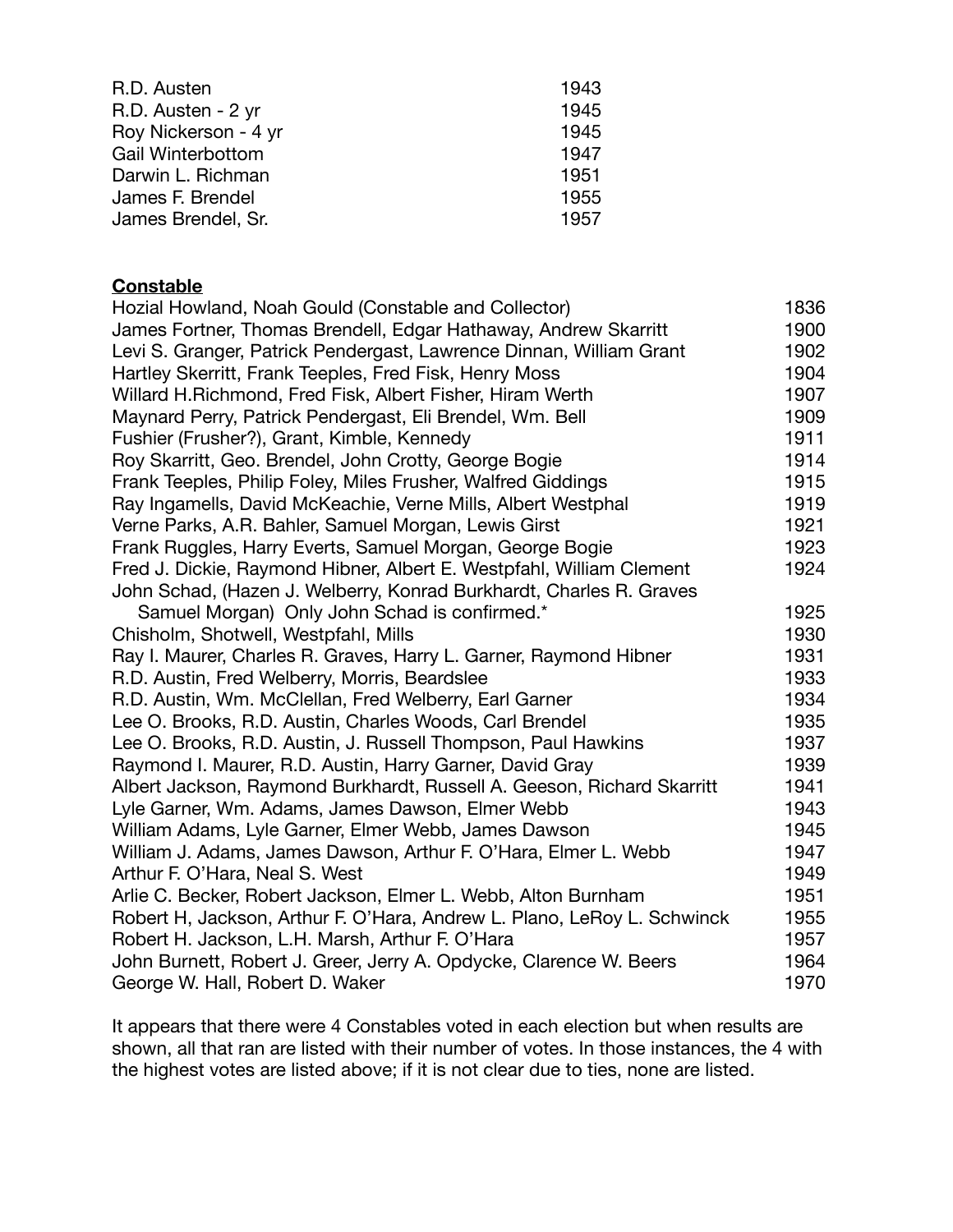\*1925 Constable: The results showed that John Schad was the only Democrat that won and the remaining winners were Republicans but the news article did not indicate which of the Republicans that ran, won. One of the names listed in parenthesis ran but did not win.

#### **Member Board of Review**

| Cornelius G. Wyckoff, James H. Gould, Erastus Hopkins | 1836 |
|-------------------------------------------------------|------|
| George Bogie                                          | 1900 |
| Thomas B. McNulty                                     | 1902 |
| Willard H. Richmond                                   | 1904 |
| <b>Patrick Pendergast</b>                             | 1906 |
| <b>Jacob Smith</b>                                    | 1907 |
| C. Teggerdine                                         | 1908 |
| <b>William Brendel</b>                                | 1909 |
| <b>Brendel</b>                                        | 1911 |
| Chas. Farrell                                         | 1912 |
| <b>Willard Richmond</b>                               | 1913 |
| Thos. Simpson                                         | 1914 |
| <b>Charles McNulty</b>                                | 1915 |
| Fred J. Dickie                                        | 1919 |
| <b>Fred Dickie</b>                                    | 1921 |
| Eugene Bachman                                        | 1923 |
| George Thompson                                       | 1924 |
| Eugene Bachman                                        | 1925 |
| George England                                        | 1930 |
| George H. Thompson                                    | 1931 |
| F. Simpson                                            | 1933 |
| <b>Bert McKeachie</b>                                 | 1934 |
| H.J. Welberry                                         | 1935 |
| Clare G. Voorheis                                     | 1937 |
| George H. Thompson                                    | 1938 |
| Voorheis                                              | 1939 |
| Voorheis                                              | 1941 |
| <b>Clare Voorheis</b>                                 | 1943 |
| Clare G. Voorheis                                     | 1947 |
| Nicholas S. Lup                                       | 1951 |
| James L. Reid                                         | 1955 |
| Lyle M. Hutchins                                      | 1957 |